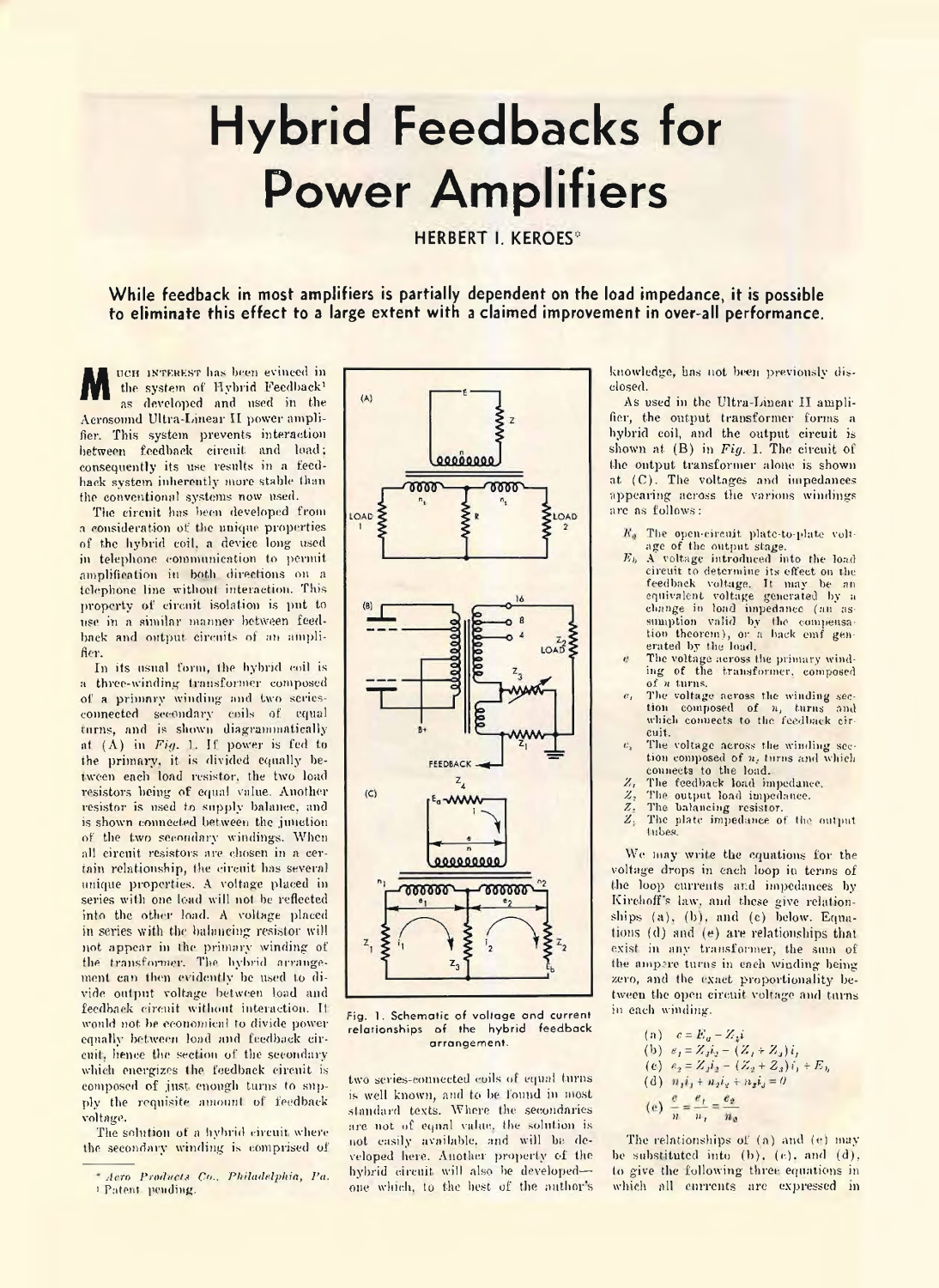

**The Acrosound Ultra-Linear II amplifier discussed in this article.**

terms of the applied voltages  $E_n$  and *Ef,.* We may then solve these for the current in the feedback circuit,  $i_D$  and the load current, *i..*

$$
\frac{n_1}{n} E_a = - (Z_1 + Z_2)i_1 + Z_2i_2 + \frac{n_1}{n} Z_4 i
$$
  

$$
\frac{n_2}{n} E_a - E_b = Z_2 i_1 - (Z_2 + Z_2)i_2 + \frac{n_2}{n} Z_4 i
$$
  

$$
\theta = n_1 i_1 + n_2 i_2 + n_3 i_3
$$

The easiest method of solving these equations is to effect a solution by means of determinants. We obtain the following solutions for *i,* ami *i,.*

$$
Di_t = \frac{n_1}{n} E_n \left[ n(Z_2 + Z_3) + \frac{n_2^2}{n} Z_3 \right] +
$$

$$
\left(\frac{n}{n}E_a + E_b\right)\left(Z_s n - \frac{n_1 n_2}{n} Z_4\right)
$$
\n
$$
Di_2 = \left(\frac{n_2}{n}E_a + E_b\right)\left[n(Z_1 + Z_2) + \frac{n_1 n_2}{n} Z_4\right]
$$
\n
$$
=\frac{n_1 n_2}{n} Z_4 \left[1 + \frac{n_1}{n} E_a\left(Z_s n - \frac{n_1 n_2}{n} Z_4\right)\right]
$$
\nwhere

where

$$
D = (Z_1 Z_2 + Z_2 Z_3 + Z_1 Z_2) n +
$$
  

$$
\frac{n^2}{n^2} Z_1 Z_4 + \frac{n^2}{n^2} Z_2 Z_4 + \frac{Z_3 Z_4}{n^2} (n_1 + n_2)^2
$$

If we now specify the condition that  $E_a$  is zero and  $E_b$  is not equal to zero, we find that  $i$ , is zero when  $Z_i$  is equal in value to  $n_1n_2Z_4/n^2$ . If then  $Z_1$  is put at this value, a voltage injected into



**Fig. 2. Complete schemotic of the Ultra-Linear II amplifier.**

the load circuit will not produce a current flow in the feedback circuit.

An impedance variation in the output circuit or a hack emf generated by the load impedance will therefore not he transmitted into the feedback circuit. We shall now show that *Z,* may have any value from zero to infinity, and will not affect the proportionality of voltage induced by  $E_n$  in the feedback circuit, or change the phase of the induced voltage. To prove this we will take the relationship  $Z_j = -\frac{\mu_{j+1}Z_j}{n^2}$  and transpose *Z.* and Z.. This becomes  $Z_+ = \frac{Z_+}{n_1 n_2}$  This is then inserted into the expression for *i<sub>1</sub>*. Also let  $E_{b} = 0$ .  $E_n \longrightarrow -\frac{n_1 Z_2 + Z_3(n_1 + n_2)}{n_1}$  $Z_1 Z_2 + Z_2 Z_3$  (1 +  $\frac{1}{2}$  +  $Z_1 Z_3$ )  $\left(1 + \frac{m}{\nu}\right) + Z_3 = \frac{m_1 m_2}{n_1 n_2}$ 

The denominator may then be factored. and we find that one factor cancels with a similar expression in the numerator, giving the following solution for  $i_{\nu}$ .

$$
i_1 = E_a \frac{1}{\frac{Z_1}{n_1} + \frac{Z_3}{n_2} + \frac{Z_3}{n_2}}
$$

Note that the only impedance terms in this expression are those of the resistor in the feedback circuit and the value of the balancing resistor. If these are set at a fixed value, the current that flows in the feedback circuit is constant, therefore the voltage developed across the feedback load is constant and independent of the value of the load impedance *Z,.*

The hybrid system is normally operated so that the nominal value of  $Z<sub>a</sub>$ produces a load current equal in value to *i,.* No current then flows in the balancing resistor Z. and it consumes no power. To find this relationship,  $E_b$  is put equal to zero and the expressions for *i,* and *i,* are equated. This gives the relationship  $Z_1/Z_2 = n_1/n_2$ . The turns ratio between the feedback and load sections of the secondary winding is adjusted to this value.

Finally, we note that if no current flows in the balancing resistor, the complete secondary of  $n_1$  plus  $n_2$  turns feeds a secondary impedance of  $Z$ , plus *Z,* ohms. The turns ratio between secondary and primary is then  $n_s/(n_f \pm 1)$  $(n_2)^2 = Z_1/(Z_1 + Z_2)$ . Z, is made equal to the correct phite-lo-plate impedance of the output tubes and the turns ratio computed.

In the Ultra-Linear II amplifier, Z<sub>2</sub> is made variable. This provides a variable damping control which changes the ratio between voltage and current feedback. With the control adjusted to